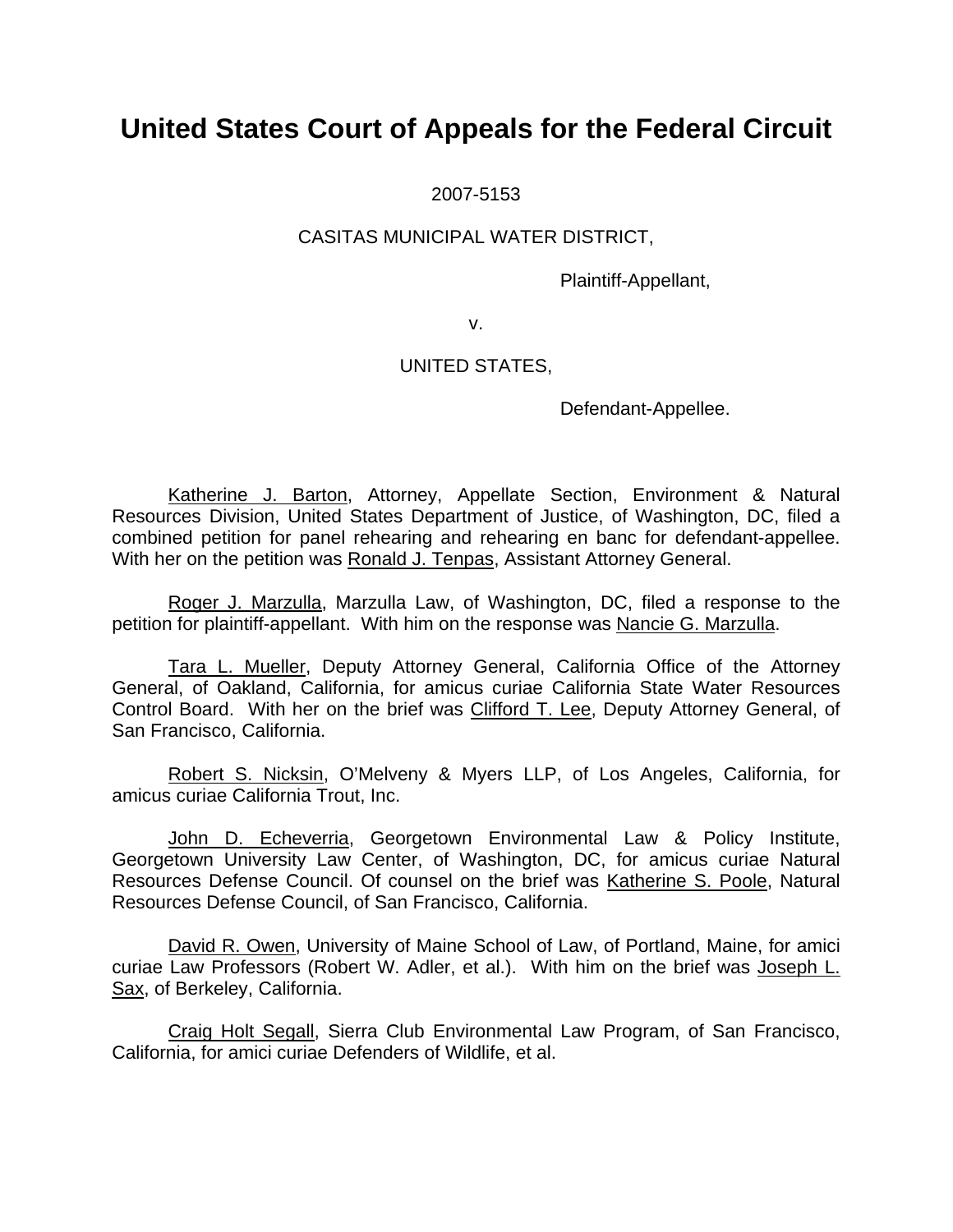Ellison Folk, Shute, Mihaly & Weinberger LLP, of San Francisco, California, for amici curiae Fisheries Scientists (Kozmo Bates, et al.). With him on the brief was Matthew D. Zinn.

Jeffrey Bossert Clark, Kirkland & Ellis LLP, of Washington, DC, for amici curiae Tulare Lake Basin Water Storage District, et al. With him on the brief was Scott M. Abeles. Of counsel on the brief was William C. Kuhs, Kuhs & Parker, of Bakersfield, California.

Appealed from: United States Court of Federal Claims

Senior Judge John P. Wiese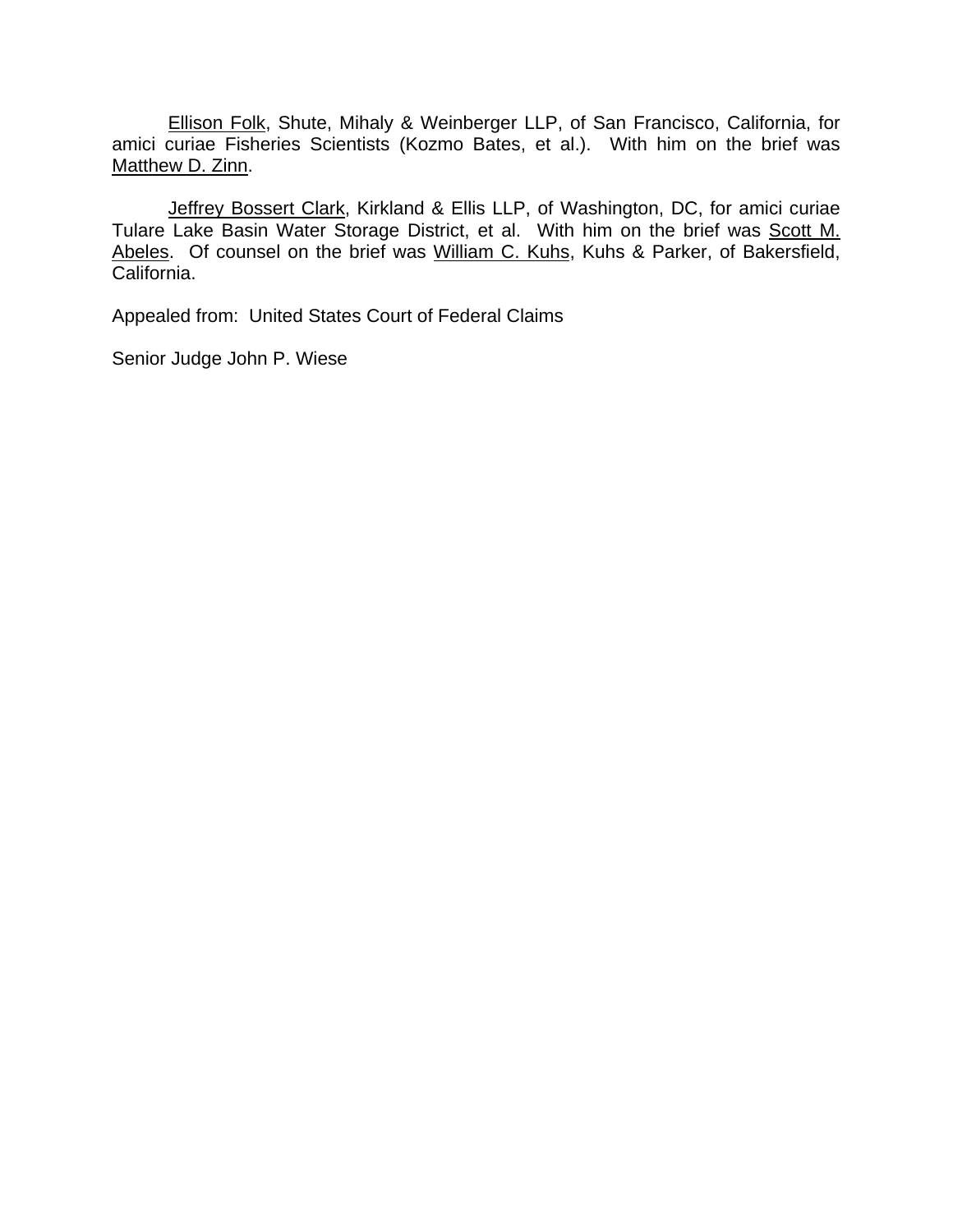2007-5153

### CASITAS MUNICIPAL WATER DISTRICT,

Plaintiff-Appellant,

v.

## UNITED STATES,

Defendant-Appellee,

Appeal from the United States Court of Federal Claims in case no. 05-CV-168, Senior Judge John P. Wiese.

## ON PETITION FOR PANEL REHEARING AND REHEARING EN BANC

Before MICHEL, Chief Judge, NEWMAN, MAYER, LOURIE, RADER, SCHALL, BRYSON, GAJARSA, LINN, DYK, PROST, and MOORE, Circuit Judges.

PER CURIAM.

MOORE, Circuit Judge, with whom RADER and SCHALL, Circuit Judges, join, concurs in the denial of the petition for rehearing en banc. GAJARSA, Circuit Judge, with whom MICHEL, Chief Judge, and DYK, Circuit Judge, join, dissents from the denial of the petition for rehearing en banc. LINN, Circuit Judge, dissents.

## O R D E R

A combined petition for panel rehearing and rehearing en banc was filed by the

Appellee, and a response thereto was invited by the court and filed by the Appellant.

The court granted the motions of California State Water Resources Control Board,

California Trout, Inc., Natural Resources Defense Council, Law Professors Robert W.

Adler, et al., Defenders of Wildlife et al., Fisheries Scientists Kozmo Bates, et al., and

Tulare Lake Basin Water Storage District et al. for leave to file briefs as amici curiae.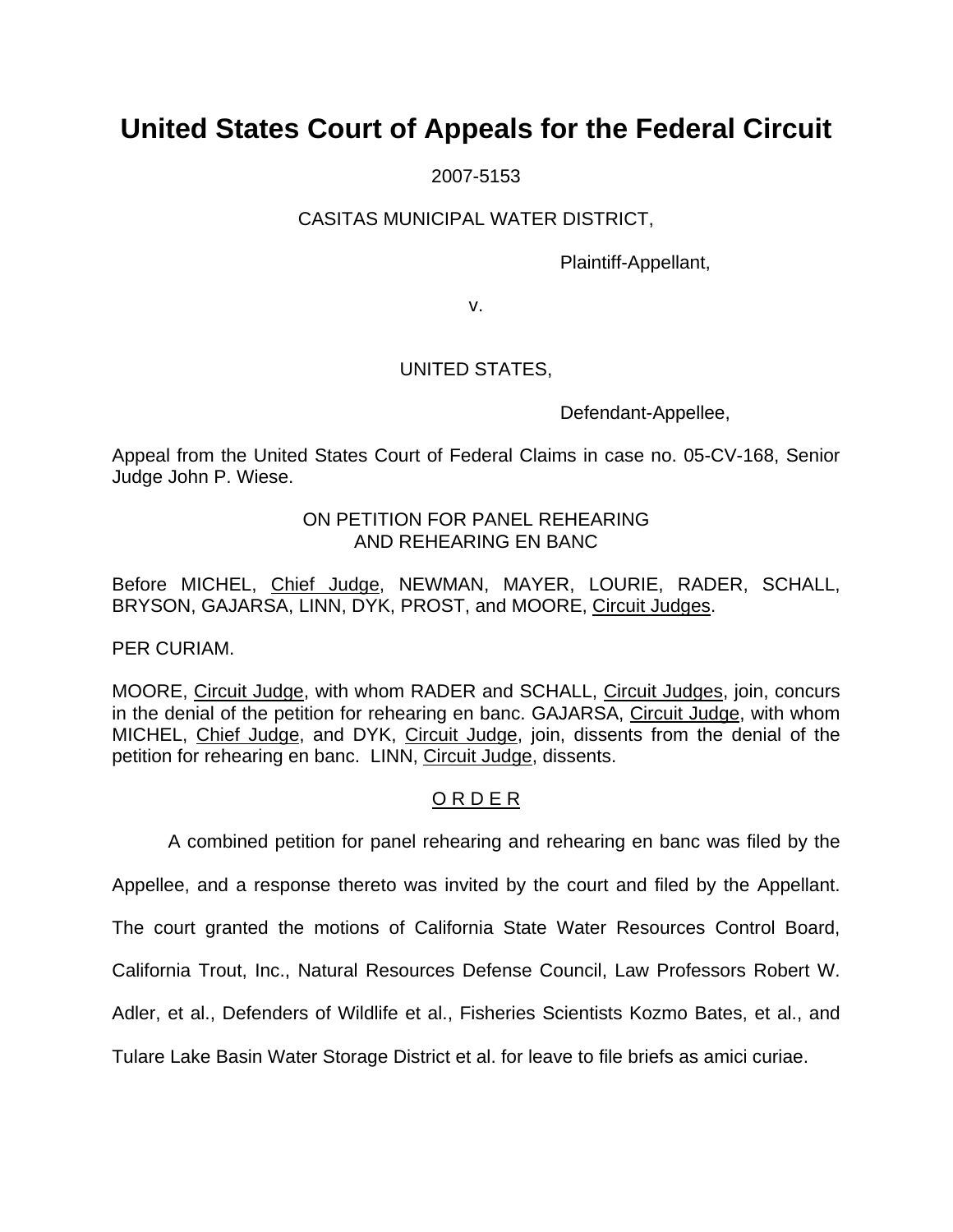The petition for rehearing was referred to the panel that heard the appeal, and thereafter the petition for rehearing en banc, response, and the amici curiae briefs were referred to the circuit judges who are authorized to request a poll whether to rehear the appeal en banc. A poll was requested, taken, and failed.

Upon consideration thereof,

IT IS ORDERED THAT:

(1) The petition for panel rehearing is denied.

(2) The petition for rehearing en banc is denied.

(3) The mandate of the court will issue on February 24, 2009.

FOR THE COURT

February 17, 2009 /s/ Jan Horbaly Date **Date** Jan Horbaly Clerk

cc: Roger J. Marzulla, Esq. Katherine J. Barton, Esq. Tara L. Mueller, Esq. Robert S. Nicksin, Esq. John D. Echeverria, Esq. David R. Owen, Esq. Craig Holt Segall, Esq. Ellison Folk, Esq. Jeffrey Bossert Clark, Esq.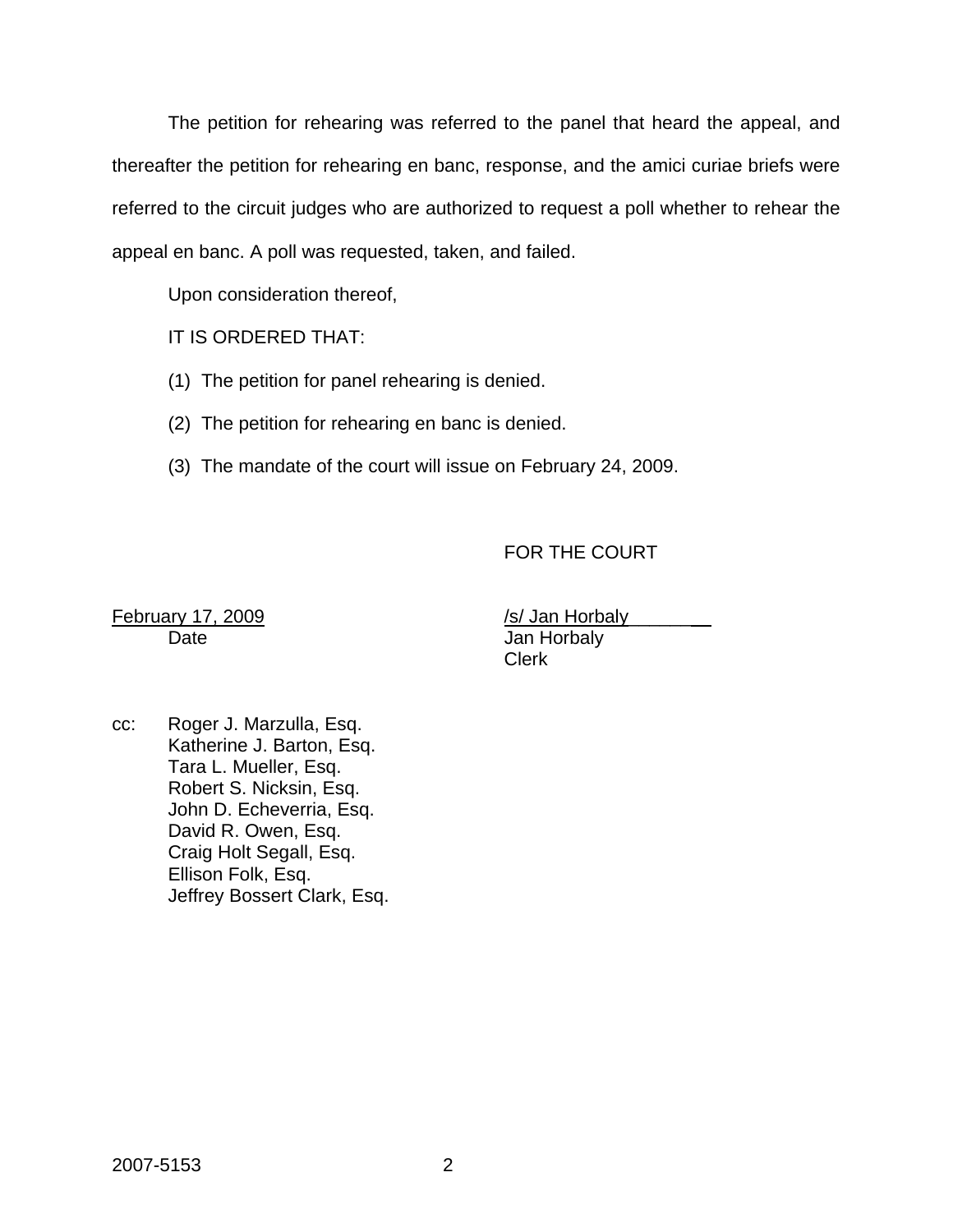2007-5153

### CASITAS MUNICIPAL WATER DISTRICT,

Plaintiff-Appellant,

v.

### UNITED STATES,

Defendant-Appellee,

Appeal from the United States Court of Federal Claims in Case No. 05-CV-168, Senior Judge John P. Wiese.

MOORE, Circuit Judge, with whom RADER and SCHALL, Circuit Judges, join, concurring.

I concur in the decision of the court not to rehear this case en banc. This case, as it was presented to us in this appeal, is one in which a physical, not a regulatory, taking analysis ought to apply. For the purposes of the summary judgment ruling on appeal, the government conceded (1) that Casitas had a property right in the water diverted from the Ventura River, and (2) that the government required Casitas to build and operate the fish ladder in such a way as to permanently appropriate water in which Casitas had the conceded property right. To the extent that the facts may be in dispute, Casitas' version of the facts must be taken as true because the government was the moving party. In view of these facts, it is clear that the government has not merely burdened, impounded, restricted in use, temporarily impaired, or otherwise regulated Casitas' water. Rather, it has appropriated it, and where, as here, the government action is "the functional equivalent of a practical ouster of the owner's possession," a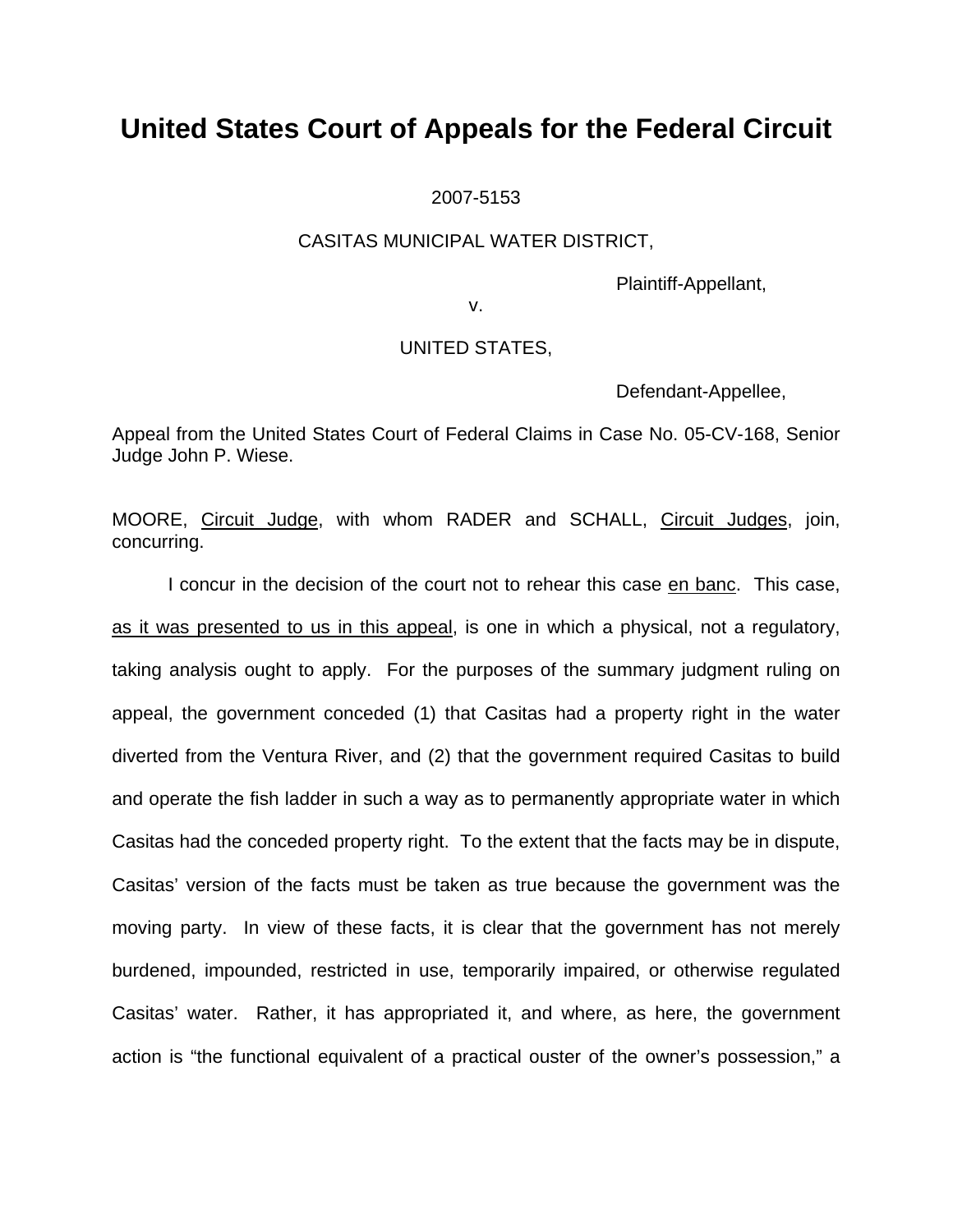physical takings analysis is appropriate. Lingle v. Chevron U.S.A. Inc., 544 U.S. 528, 537 (2005).

For purposes of the decision below, and this appeal, the government conceded that Casitas' right to divert annually 107,800 acre-feet of water is part of its property right. Def.'s Reply Supp. Mot. Partial Summ. J. at 3-4 ("Plaintiff [characterizes its property interest] in its opposition brief [as follows]: 'In this case, Casitas claims the right to divert through the Ventura River Project 107,800 acre-feet of water from the Ventura River per year and the right to put 28,500 acre-feet of water to beneficial use each year . . . .' [I]n order to streamline this summary judgment process, and to avoid any unnecessary confusion in the resolution of the nature or type of taking at issue in this case (*i.e.*, physical or regulatory) defendant will assume for purposes of this motion that plaintiff's characterization of the scope of its property interests is correct.").<sup>[1](#page-5-0)</sup> Casitas diverts its water from behind the Robles Diversion Dam in the Ventura River and into the Robles-Casitas Canal, where it then flows to Lake Casitas.

Furthermore, for the purposes of the decision below, and this appeal, the government conceded that it required Casitas to comply with the biological opinion. Appellee's Brief at 22 n.6 ("Reclamation never required Casitas to install the fish ladder or comply with the operating criteria in the BiOp. For the purposes of this appeal from the CFC's summary judgment rulings, however, the United States assumes at this stage

<span id="page-5-0"></span> <sup>1</sup>  $1$  Because of the government's concession, the majority did not undertake to decide if, under California Law, there can be a right to divert water. Nor did we undertake to reach a factual conclusion about whether Casitas will experience a reduction in the amount of water that it can beneficially use. These concerns and others are undoubtedly critical to the ultimate outcome of Casitas' action, but they are not before us in this appeal.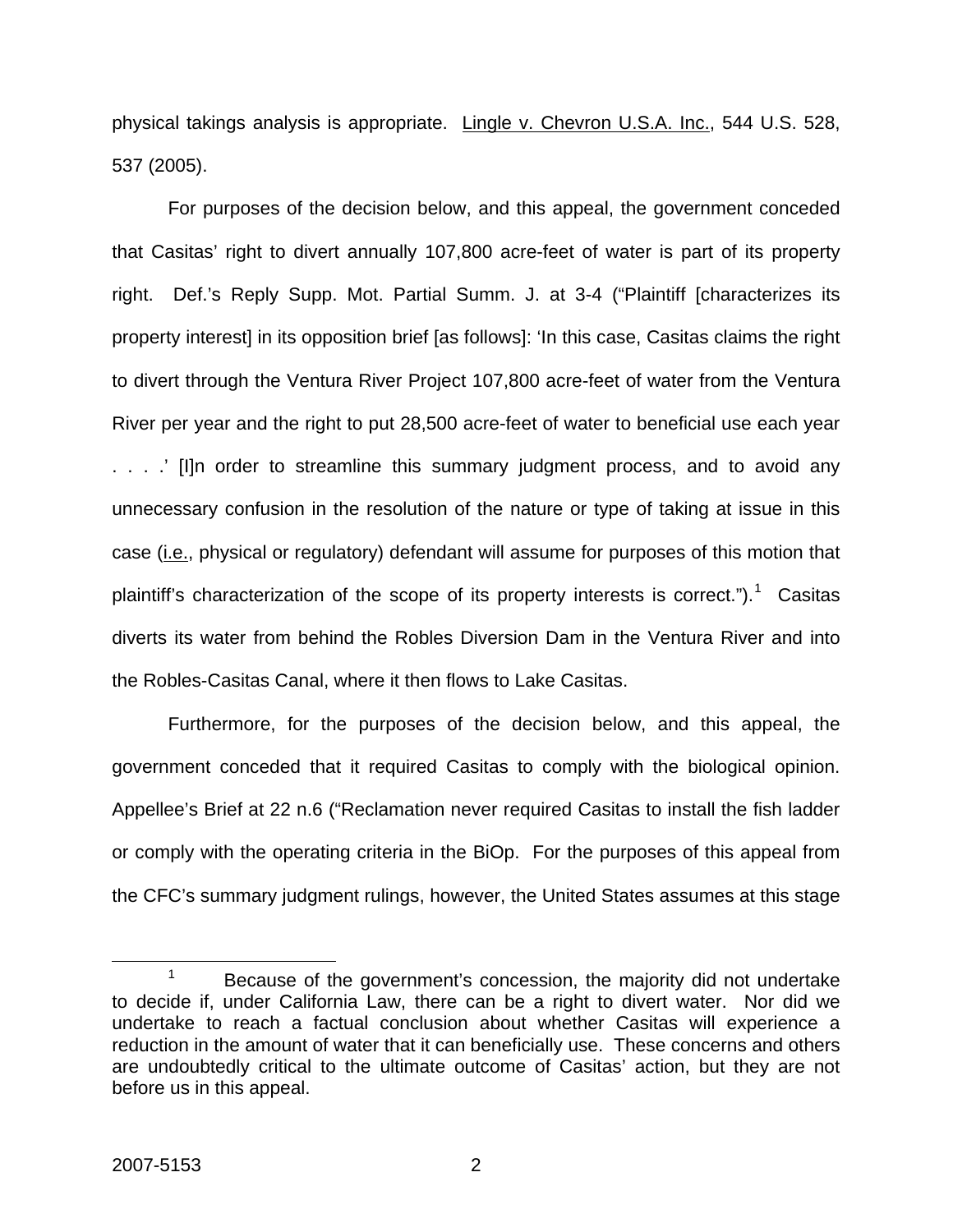of the proceedings that Casitas' factual allegation [that Casitas indeed was required to build the fish ladder and comply with the BiOp] is correct."). The biological opinion describes diverting water to create flow through the fish ladder. Of course, the fish ladder cannot become operational as required by the biological opinion unless it is provided with water. That water, as the government admitted in oral argument, comes out of the Casitas-Robles Canal. Oral Argument at 30:28-31:30, referencing id. at 5:20- 6:35, 10:10-10:57. In other words, the water for the fish ladder comes out of Casitas' allotment of 107,800 acre-feet per year. That is so because, once the water is in the canal, it is water that Casitas has diverted pursuant to its allotment. It thus has become the property of Casitas. The operation of the fish ladder diversion works thus takes property of Casitas. The government does not explain how the fish ladder can be operated if water is merely left in the Ventura River. Nor does it explain how the fish ladder could be operated with then-existing water flows. Nor is there a distinction between some water that must remain in the Ventura River and the water needed for the fish ladder. Casitas' explanation of the pertinent facts was clear and undisputed, and regardless, ought to be taken as true because the government was the moving party in the summary judgment motion now on appeal.

In light of the aforementioned facts, it is readily apparent that the government "t[ook] property from A and g[ave] it to B." Eastern Enters v. Apfel, 524 U.S. 498, 523 (1998) (citing Calder v. Bull, 3 Dall. 386, 388 (1798)). The dissent analogizes the situation in Casitas to that in Pennsylvania Coal v. Mahon, where the Court held that a statute restricting the mining of coal constituted a regulatory taking. 260 U.S. 393, 415 (1922). Mahon does not control this case because in Mahon, the government did not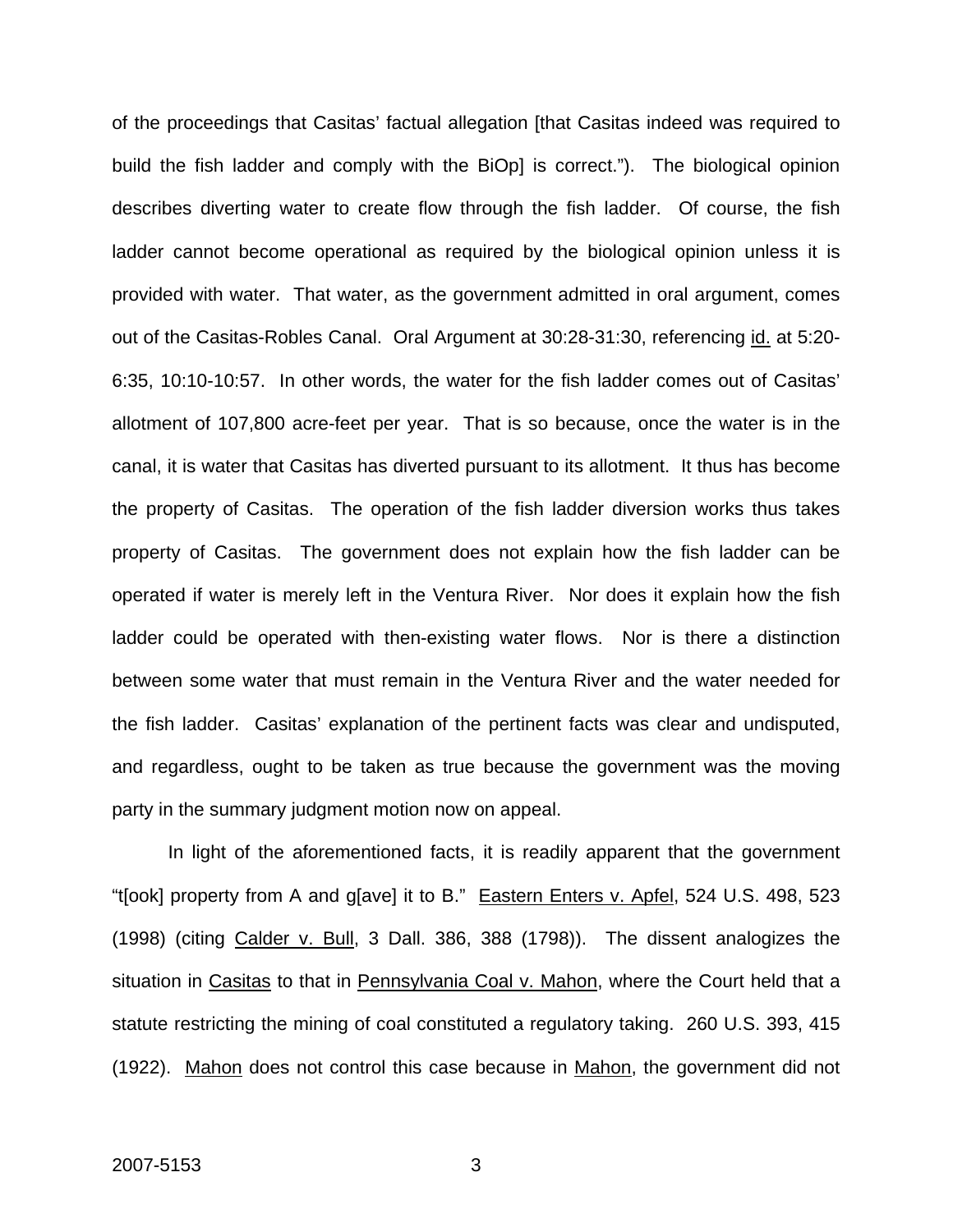physically appropriate the coal. Rather, it preserved the status quo by leaving the coal in the ground.<sup>[2](#page-7-0)</sup> As the Court explained in Lingle v. Chevron U.S.A. Inc., a physical takings analysis is appropriate where there is "direct government appropriation or physical invasion of private property." 544 U.S. 528, 537 (2005) (further explaining that physical takings analysis is appropriate where the government action is the "functional equivalent of a practical ouster of the owner's possession"). In Casitas, the government changed the status quo by irrevocably appropriating Casitas' water and sending it down the fish ladder where Casitas could not recover it.

The dissent also relies on Tahoe-Sierra Preservation Council v. Tahoe Regional Planning Activity, 535 U.S. 302 (2002). Tahoe-Sierra concerns a taking claim arising from the application of a temporary moratorium on land development. The Court held that such a temporary moratorium did not constitute a per se taking because "[l]ogically, a fee simple estate cannot be rendered valueless by a temporary prohibition on economic use, because the property will recover value as soon as the prohibition is

<span id="page-7-0"></span> $\frac{1}{2}$  $2^2$  Furthermore, the Court in Mahon was not presented with the issue of whether a taking was a physical or regulatory taking, nor was the Court presented with the issue of water diversion. The dispute in Mahon was whether the Kohler Act represented an exercise of eminent domain at all, or rather an uncompensable exercise of the police power. See e.g., Keystone Bituminous Coal Ass'n v. DeBenedictis, 480 U.S. 470, 481-84 (explaining Mahon). Mahon is not an apt guide for distinguishing regulatory takings and physical takings bearing on water rights. To the extent that a factual analogy between this case and Mahon is relevant, consider that the Kohler Act did not necessarily require Pennsylvania Coal to "leave in place a pillar of coal to prop up the surface land" as the dissent asserts. "The statute forbids the mining of anthracite coal in such way as to cause the subsidence of, among other things, any structure used as a human habitation." Mahon, 260 U.S. at 412-13. Counsel for Pennsylvania pointed out that "[t]he act does not go as far as the Barrier Pillar Act. It contains no provision requiring any mine owner to leave coal in place. If natural support other than coal in the pillars be available, or if artificial support be provided, every pound of coal may be removed from the mines." Id. at 404-11.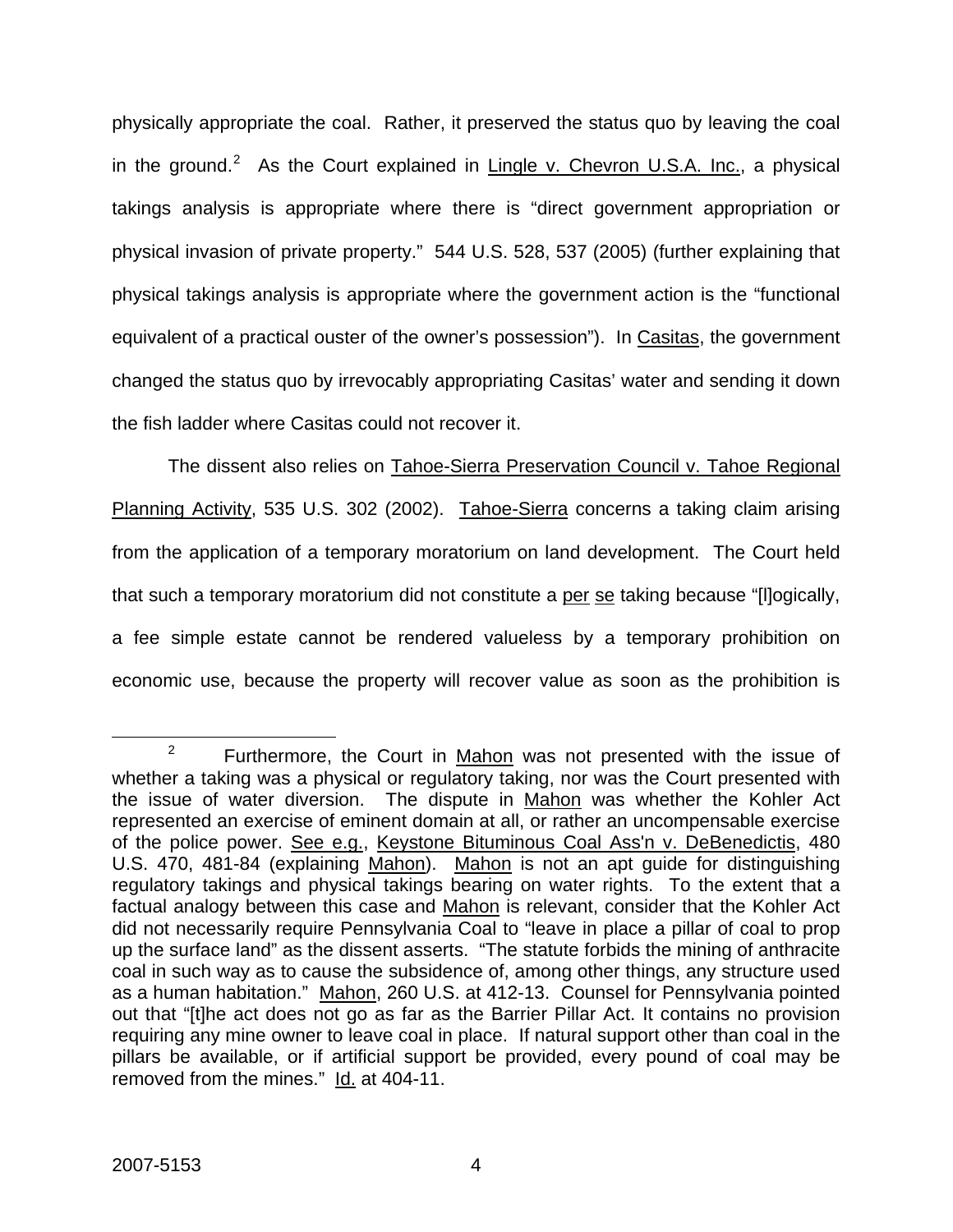lifted." Id. at 331-32. Tahoe-Sierra does not answer the questions posed by this case. It did not involve a physical taking claim, and it did not address or purport to cut back on the Court's water rights cases. In Tahoe-Sierra, the temporary moratorium at issue preserved the status quo for 32 months, and then returned the land to its owner. In our case, the government diverts the water out of the Robles-Casitas Canal and sends it down the fish ladder to the Ventura River below the Robles Dam. That water will never flow to Lake Casitas, and it is permanently taken from Casitas.

The dissent further relies on Boise Cascade Corp. v. United States, 296 F.3d 1339, 1354 (Fed. Cir. 2002). I do not disagree that "[t]he governmental protection of owls in Boise Cascade . . . is not comparable to a governmental authorization to third parties to utilize property." Seiber v. United States 364 F.3d 1356, 1367 (Fed. Cir. 2004). But the taking claim in Boise Cascade arose from a district court's injunction, requiring that no logging take place without a permit, issued after a juvenile spotted owl was discovered on Boise's land. We held, inter alia, that the mere imposition of a permitting requirement did not give rise to a physical taking under Loretto because "[t]he government simply imposed a temporary restriction on Boise's exploitation of certain natural resources located on its land unless Boise obtained a permit." As with Tahoe-Sierra, Boise Cascade does not aid our decision in this case because it concerns a temporary restriction that preserves the status quo and permanently takes nothing away from the property owner.

Finally, the dissent analogizes this case to previous ones treating "the prohibition of surface mining as a potential regulatory taking." In Stearns Co. v. United States, 396 F.3d 1354, 1358 (Fed. Cir. 2005) and Rith Energy, Inc. v. United States, 247 F.3d 1355,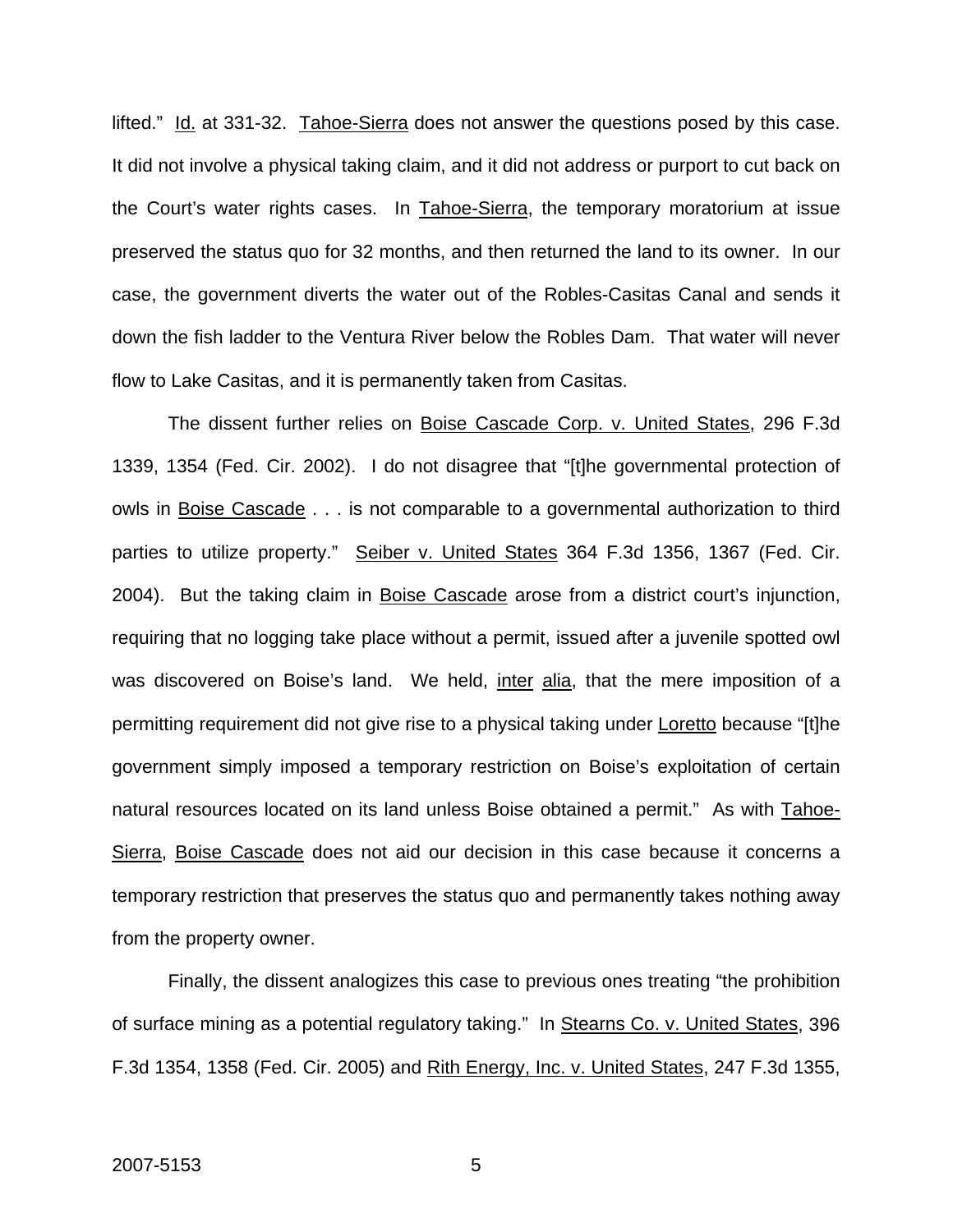1364 (Fed. Cir. 2001), the takings claims arose from government orders restricting mining operations. In neither of those cases did the government commandeer any coal for public use. This is in contrast to our situation, where the government diverted water away from Casitas for public use, and Casitas could never recapture that water.

Respectfully, we did offer a reason for treating Casitas' water differently than the coal, trees, and other property involved in the regulatory takings cases cited by the dissent. The Supreme Court has repeatedly found water diversions to be physical takings. International Paper Co. v. United States, 282 U.S. 399 (1931); United States v. Gerlach Live Stock Co., 339 U.S. 725 (1950); Dugan v. Rank, 372 U.S. 609 (1963). In each of these cases, the United States physically diverted the water, or caused water to be diverted away from the plaintiffs' property. In each of these cases the diverted water was dedicated to government use or third party use which served a public purpose. Under the facts of this case as configured on appeal, we are compelled to reach the same conclusion.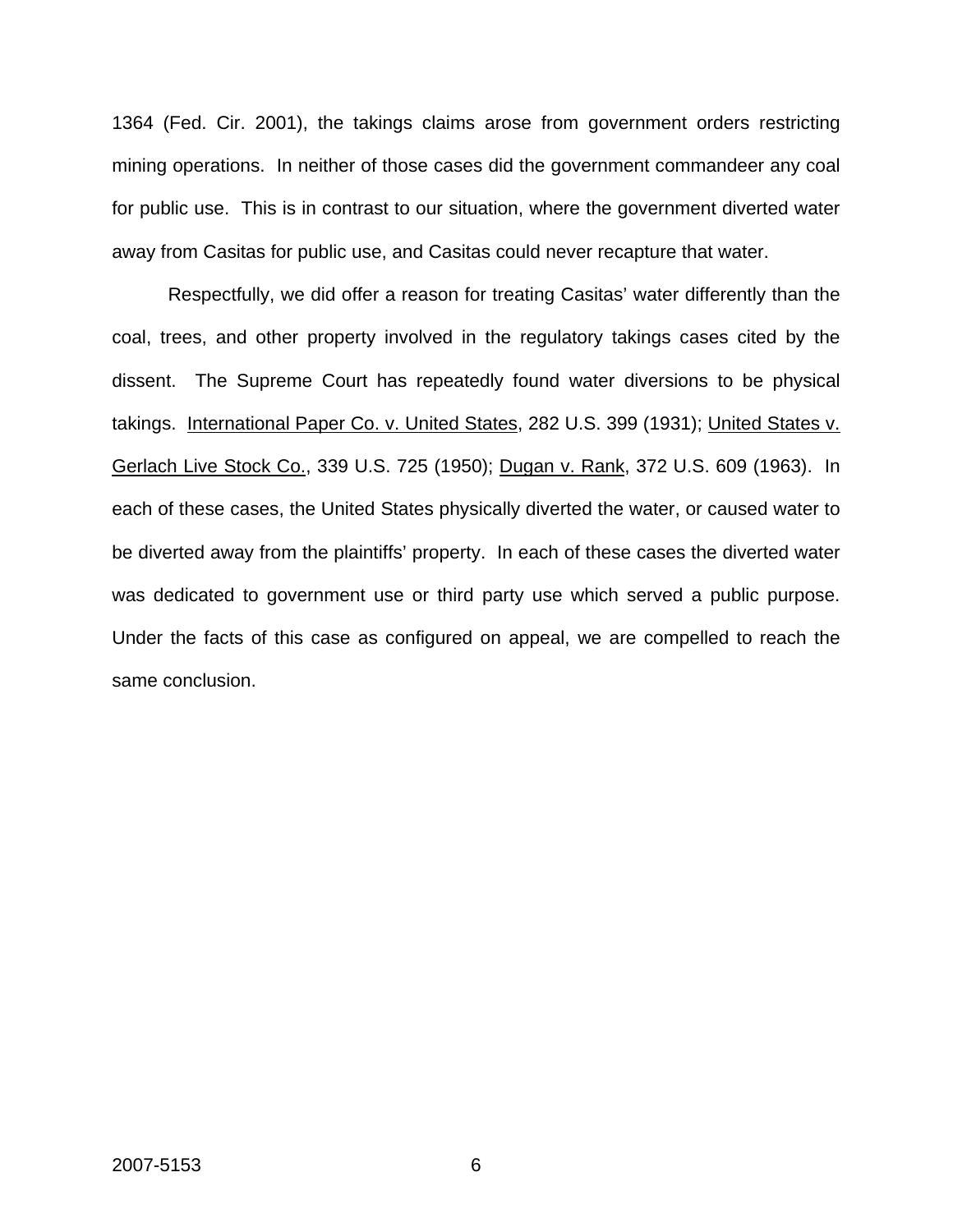#### 2007-5153

### CASITAS MUNICIPAL WATER DISTRICT,

Plaintiff-Appellant,

v.

### UNITED STATES,

Defendant-Appellee,

Appeal from the United States Court of Federal Claims in Case No. 05-CV-168, Senior Judge John P. Wiese.

GAJARSA, Circuit Judge, with whom MICHEL, Chief Judge, and DYK, Circuit Judge, join, dissenting from denial of petition for rehearing en banc.

For the reasons stated below, I respectfully dissent from the court's decision to deny the United States' petition for rehearing en banc. This denial implicates fundamental questions regarding takings law. The panel majority's opinion suggests that a government action can be construed to be a physical taking even if no physical proprietary interest has actually been taken by the United States. This is contrary to present Supreme Court law and contrary to our case law. Accepting this analysis of the panel majority eliminates the fine distinction and balance that has been established by the Supreme Court between physical and regulatory takings. Moreover, it eliminates the ability of the legislature to provide for limited and parsimonious legislation protecting endangered species.

Supreme Court holdings are clear: in order to have a physical taking, there must be an appropriative use made of any such property. Eastern Enters v. Apfel, 524 U.S. 498, 523 (1998) (citing Calder v. Bull, 3 Dall. 386, 388 (1798) ("'It is against all reason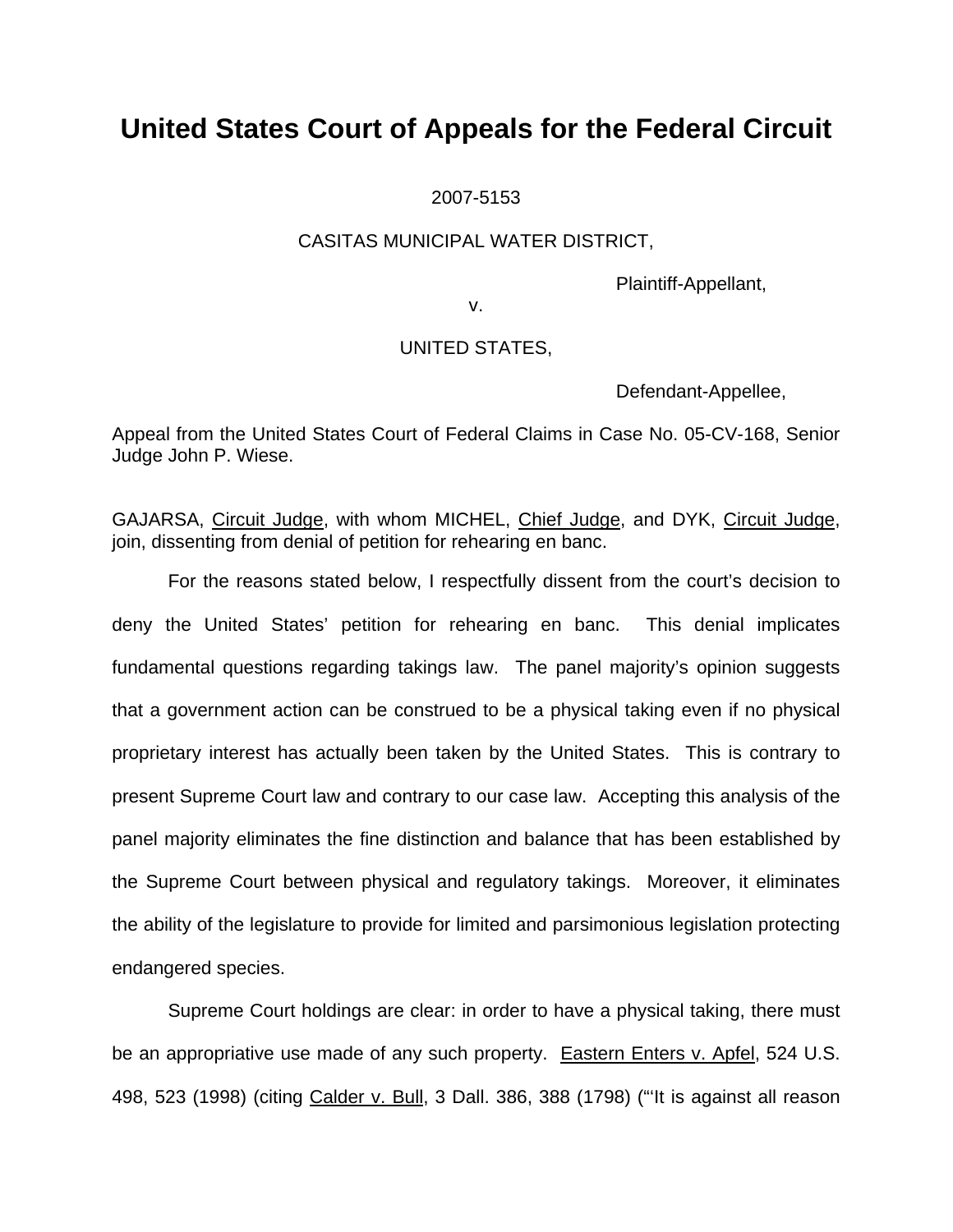and justice' to presume that the legislature has been entrusted with the power to enact 'a law that takes property from A. and gives it to B.'")). Conversely, if property is merely restricted in use by a regulation, that is the essence of a regulatory taking. Cf. Loretto v. Teleprompter Manhattan CATV Corp., 458 U.S 419, 436 (1982) (distinguishing the physical invasion in that case as "qualitatively more severe than a regulation of the use of property, even a regulation that imposes affirmative duties on the owner, since the owner may have no control over the timing, extent, or nature of the invasion").

Assuming that Casitas does have a property right in the water it is permitted to divert from the Ventura River above the Robles dam, cf. Amicus Curiae Br. of Cal. St. Water Resources Control Bd. at 6, 7–8 (identifying and explaining limitations on water rights under California law), the parties agree that this right is only a right to divert water.<sup>[1](#page-11-0)</sup> Thus, to the extent that the government has limited Casitas' property, this limitation can by definition amount to no more than a burden on Casitas' usufructuary right to divert water.<sup>[2](#page-11-1)</sup> Despite Loretto's recognition that regulations on the use of property, even those imposing affirmative obligations on property owners, do not constitute physical takings, the panel majority reached a novel conclusion—a

<span id="page-11-0"></span> $\frac{1}{1}$  $1$  The panel majority and en banc concurrence mistakenly characterize Casitas' right to divert water—which the government conceded to be within the scope of Casitas' property rights for purposes of summary judgment—as a possessory ownership right. Such a property right has not at any time been conceded and, indeed, could not be said to exist under California law.

<span id="page-11-1"></span><sup>2</sup> The parties agreed that Casitas has the right to divert 107,800 acre-feet of water from the river each year, but does not have any other rights with respect to that water. The diverted water is stored in Lake Casitas and evaporates or is released back into the river over the Lake Casitas dam; Casitas has an appropriative right to actually use only 28,500 acre-feet of water per year. The parties also appear to agree that there has been no taking of the 28,500 acre-feet of water to which Casitas has an appropriative right.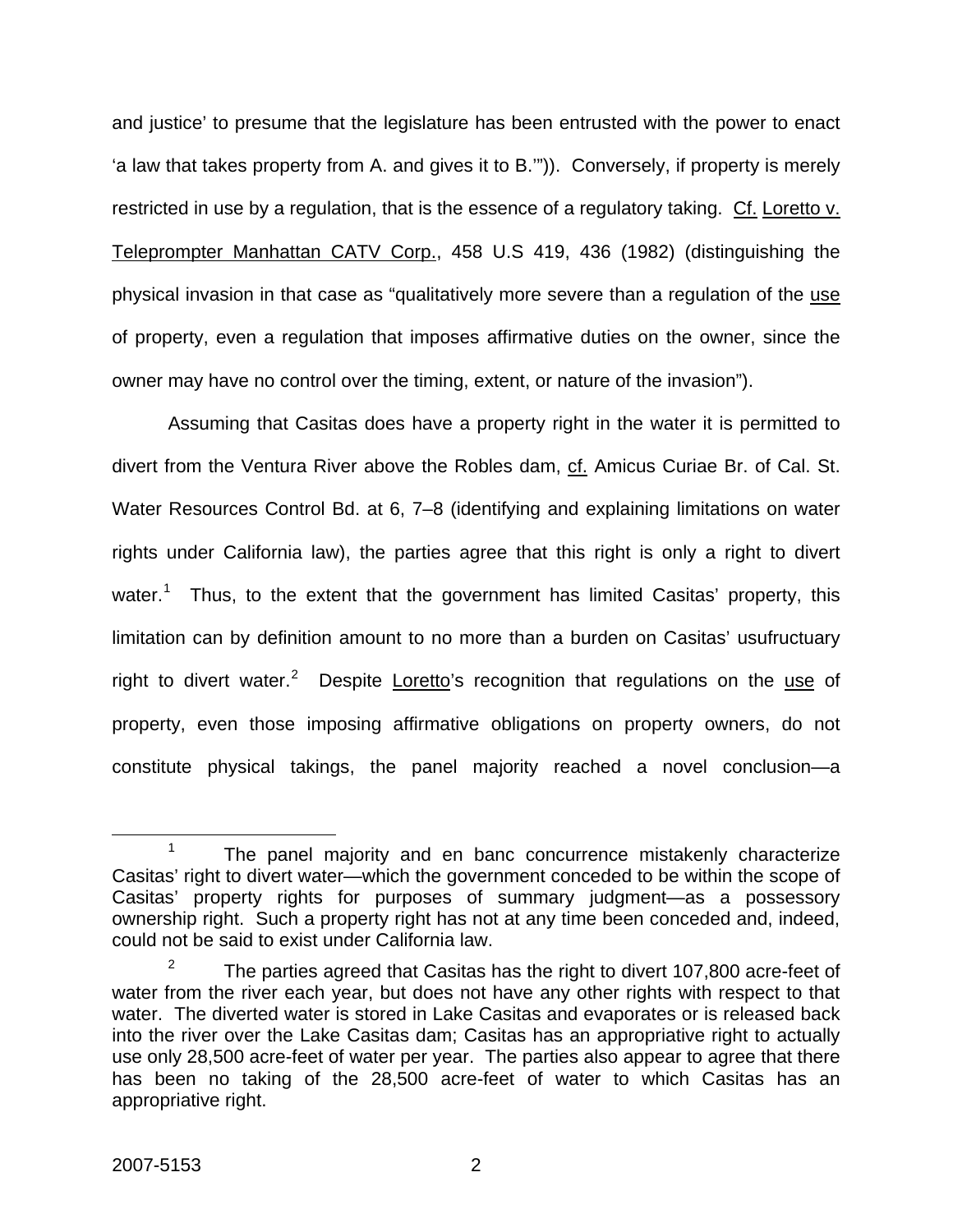requirement under the Endangered Species Act to leave in a river a minimum amount of water that is not itself privately owned must be analyzed as a physical taking of a party's use of that water. Cf. Nollan v. Cal. Coastal Comm'n, 483 U.S. 825, 831–34 (1987) (analyzing a land use permit conditioned on the grant of a public easement as a regulatory taking, even though outright acquisition of the easement by the government would constitute a physical taking). $3$  The panel majority's legal conclusion impairs and frustrates the logic applied by the Supreme Court.

Even if Casitas owned the water outright, there would be no basis for the panel majority's decision. The legal premise for this case should begin with Penn Central's recognition that regulatory takings analysis applies to a government "interference aris[ing] from some public program adjusting the benefits and burdens of economic life to promote the common good," Penn Cent. Transp. Co. v. New York City, 438 U.S. 104, 124 (1978), and conclude with Tahoe Sierra, where the Court based its analysis on the "longstanding distinction between acquisitions of property for public use, on the one hand, and regulations prohibiting private uses, on the other," Tahoe-Sierra Pres. Council v. Tahoe Reg'l Planning Agency, 535 U.S. 302, 323 (2002). See also id. at 324 n.18 (distinguishing "'actual taking of possession and control' of a coal mine" analyzed as a physical taking, United States v. Pewee Coal Co., 341 U.S. 114, 116 (1951), from issuance of "a wartime order requiring nonessential gold mines to cease operations"

<span id="page-12-0"></span> $\overline{\phantom{a}}$  3  $3 \cdot$  In the instant case, the requirements of the BiOp—that more water remain in the Ventura River and that Casitas build a fish ladder—were imposed as conditions for Casitas' incidental take permit, under which it would not be liable for damage to the endangered steelhead.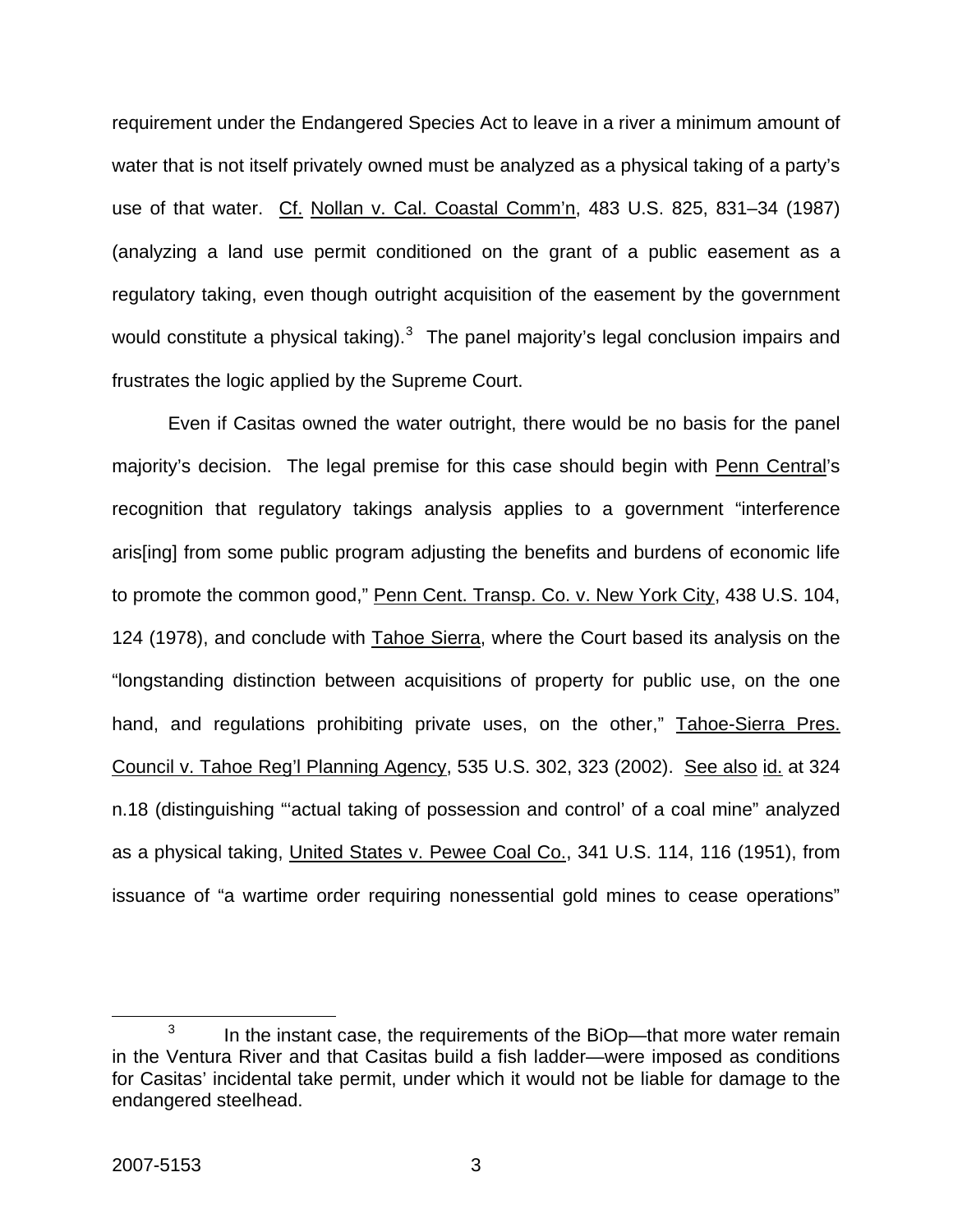analyzed as a regulatory taking, United States v. Central Eureka Mining Co., 357 U.S. 155, 168 (1958)).

Such an approach would be consistent with Supreme Court precedent stretching back to Pennsylvania Coal v. Mahon, 260 U.S. 393, 415 (1922). In Mahon, a statute required coal companies to leave in place a pillar of coal to prop up the surface land above coal mines owned by third parties. The statute destroyed the coal companies' right to mine the coal contained in the pillars—characterized by the court as "very nearly the same effect for constitutional purposes as appropriating or destroying [the right]," id. at 414–15—in favor of the public's interest in preserving the surface land above the coal mines. The Supreme Court treated the question as involving a regulatory taking, not a physical taking: "The general rule at least is that while property may be regulated to a certain extent, if regulation goes too far it will be recognized as a taking." Id. at 415. The Court went on to explain that the question was one "of degree," not capable of being "disposed of by general propositions." Id. at 416. The particular regulation was held to constitute a taking.

In shaping the factors that go into a regulatory taking, the Supreme Court expressly relied on Mahon in Penn Central. There, the Court characterized Mahon as "the leading case for the proposition that a state statute that substantially furthers important public policies may so frustrate distinct investment-backed expectations as to amount to a 'taking." Penn Central, 438 U.S. at 127. And in Tahoe-Sierra, the Court relied extensively on Mahon, which it characterized as the opinion that "gave birth to our regulatory takings jurisprudence." 535 U.S. at 325.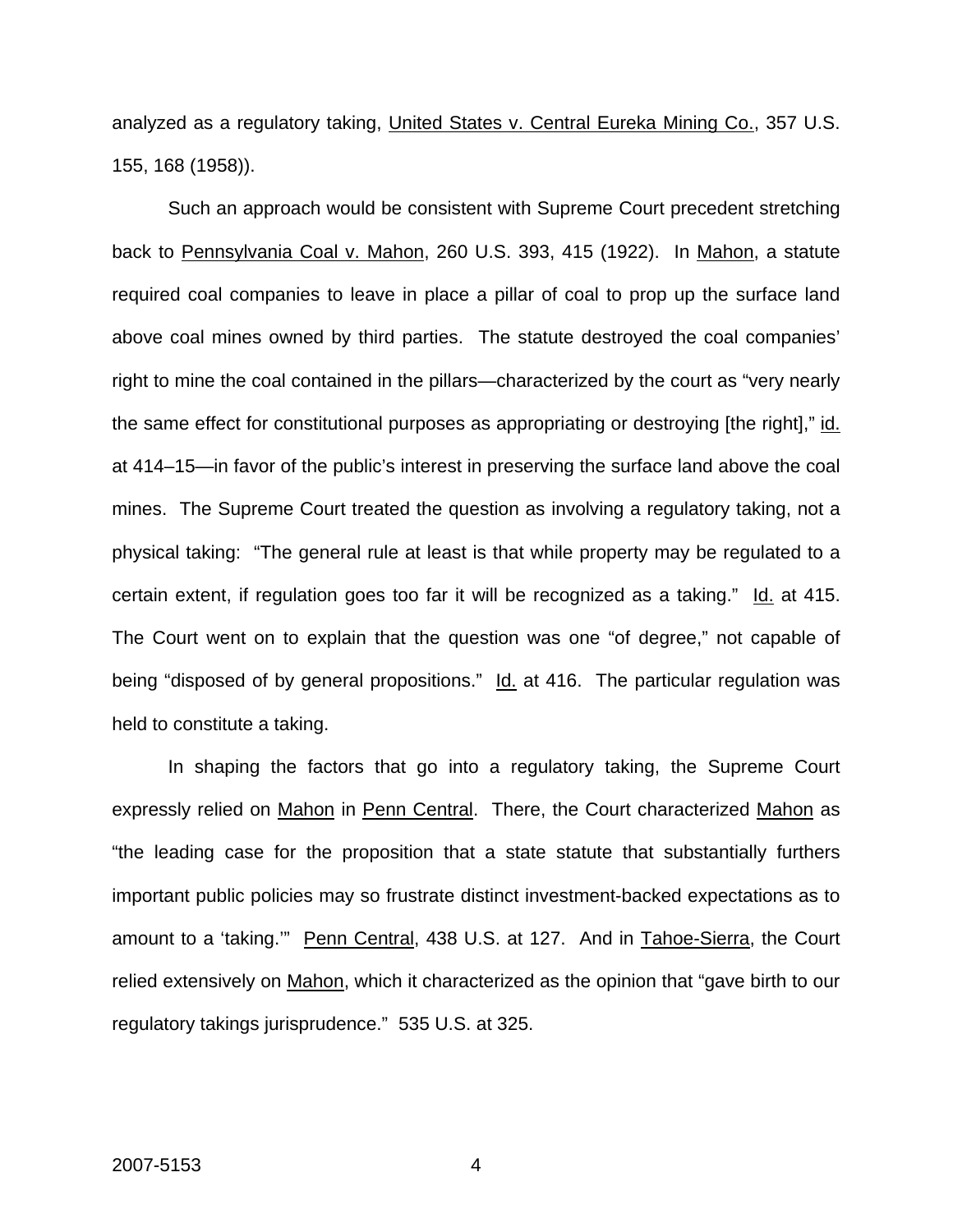The panel majority offers no convincing reason for approaching this case differently from Mahon. Casitas alleged a property right to the consumptive use of the diverted water that is similar to the right the coal companies had to mine the pillars of coal that were propping up the surface land in Mahon. Both Casitas' and the coal companies' use rights were frustrated by governmental regulation. But in neither case did the government appropriate property or convey it to a third party. It is, therefore, inconsistent with precedent to treat the diversion of water in this case as a physical taking, given that the Supreme Court treated the limitation on coal use in Mahon as a regulatory taking.

The panel majority's analysis here appears contrary as well to many of our own cases. We have consistently rejected landowners' claims that species preservation regulations effect a temporary physical taking because a portion of their property is exclusively occupied, at least for a period of time, by an endangered species. For example, we have treated a requirement that a landowner not cut and utilize trees that are used for owl nesting as a regulatory taking. Boise Cascade Corp. v. United States, 296 F.3d 1339, 1354 (Fed. Cir. 2002). We specifically noted in Seiber v. United States that "[t]he governmental protection of owls in Boise Cascade . . . is not comparable to a governmental authorization to third parties to utilize property." 364 F.3d 1356, 1367 (Fed. Cir. 2004). And we have treated the prohibition of surface mining as a potential regulatory taking. Stearns Co. v. United States, 396 F.3d 1354, 1358 (Fed. Cir. 2005); see also Rith Energy, Inc. v. United States, 247 F.3d 1355, 1364 (Fed. Cir. 2001). The panel majority's opinion offers no reason for treating water differently than coal or trees or other property involved in regulatory takings cases.